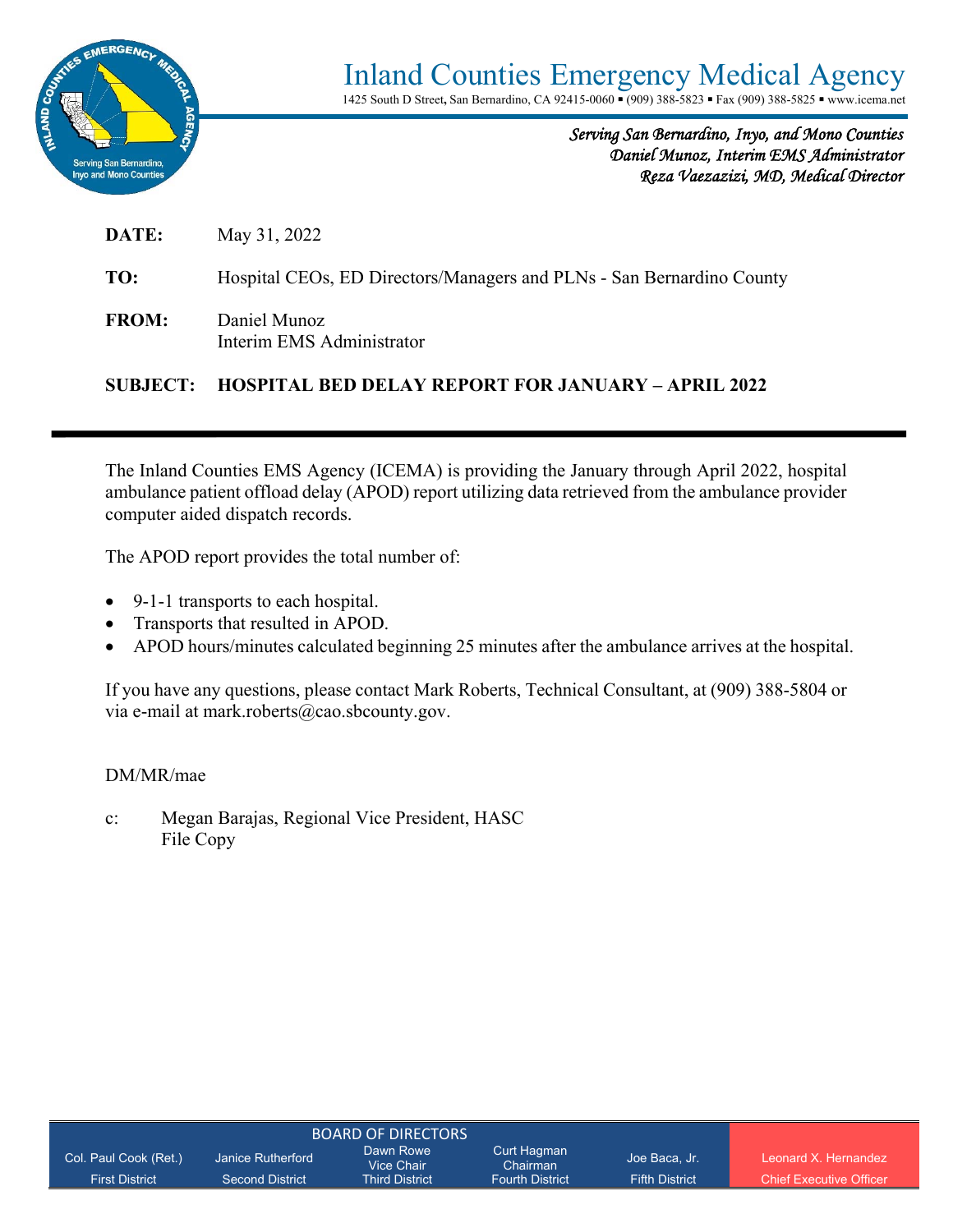# Inland Counties Emergency Medical Agency



## Bed Delay Report

January 2022 ─ April 2022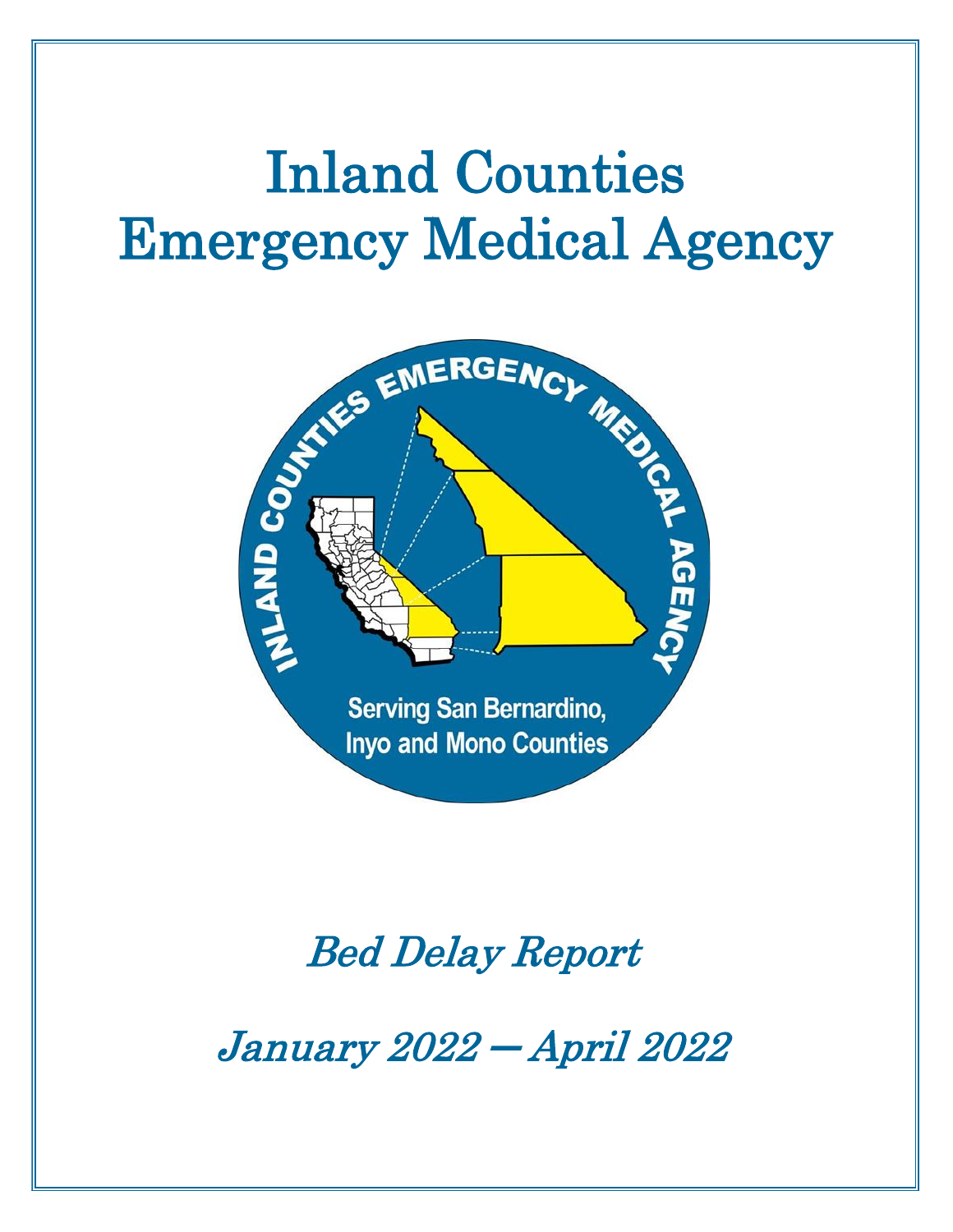#### **Report Detail**

This report collects and summarizes the "Bed Delay" for a selected group of hospitals. "Bed Delay" is the time between when the transfer of care takes place and the signature lock time is completed. The first 25 minutes are excluded from consideration. The only type of transports that are considered are 911 calls where the patient is treated and transported via ambulance. Please note that only ICEMA providers are included in this analysis.

| <b>Abbreviated Name</b> | <b>Full Name</b>                          |
|-------------------------|-------------------------------------------|
| <b>ARMC</b>             | Arrowhead Regional Medical Center         |
| <b>BCH</b>              | <b>Barstow Community Hospital</b>         |
| <b>BVCH</b>             | <b>Bear Valley Community Hospital</b>     |
| <b>CHSB</b>             | Community Hospital San Bernardino         |
| <b>CRMC</b>             | <b>Colorado River Medical Center</b>      |
| <b>CVMC</b>             | Chino Valley Medical Center               |
| <b>DVMC</b>             | Desert Valley Hospital Center             |
| <b>HDMC</b>             | <b>Hi-Desert Medical Center</b>           |
| <b>KHF</b>              | Kaiser Hospital Medical Center - Fontana  |
| <b>KHO</b>              | Kaiser Hospital Medical Center - Ontario  |
| <b>LLUCH</b>            | Loma Linda University Children's Hospital |
| <b>LLUMC</b>            | Loma Linda University Medical Center      |
| <b>MCH</b>              | <b>Mountains Community Hospital</b>       |
| <b>MHMC</b>             | Montclair Hospital Medical Center         |
| <b>RDCH</b>             | <b>Redlands Community Hospital</b>        |
| <b>SARH</b>             | San Antonio Regional Hospital             |
| <b>STBMC</b>            | St. Bernardine Medical Center             |
| <b>STMMC</b>            | St. Mary Medical Center                   |
| <b>VALL</b>             | JLP VA Loma Linda                         |
| <b>VVGMC</b>            | Victor Valley Global Medical Center       |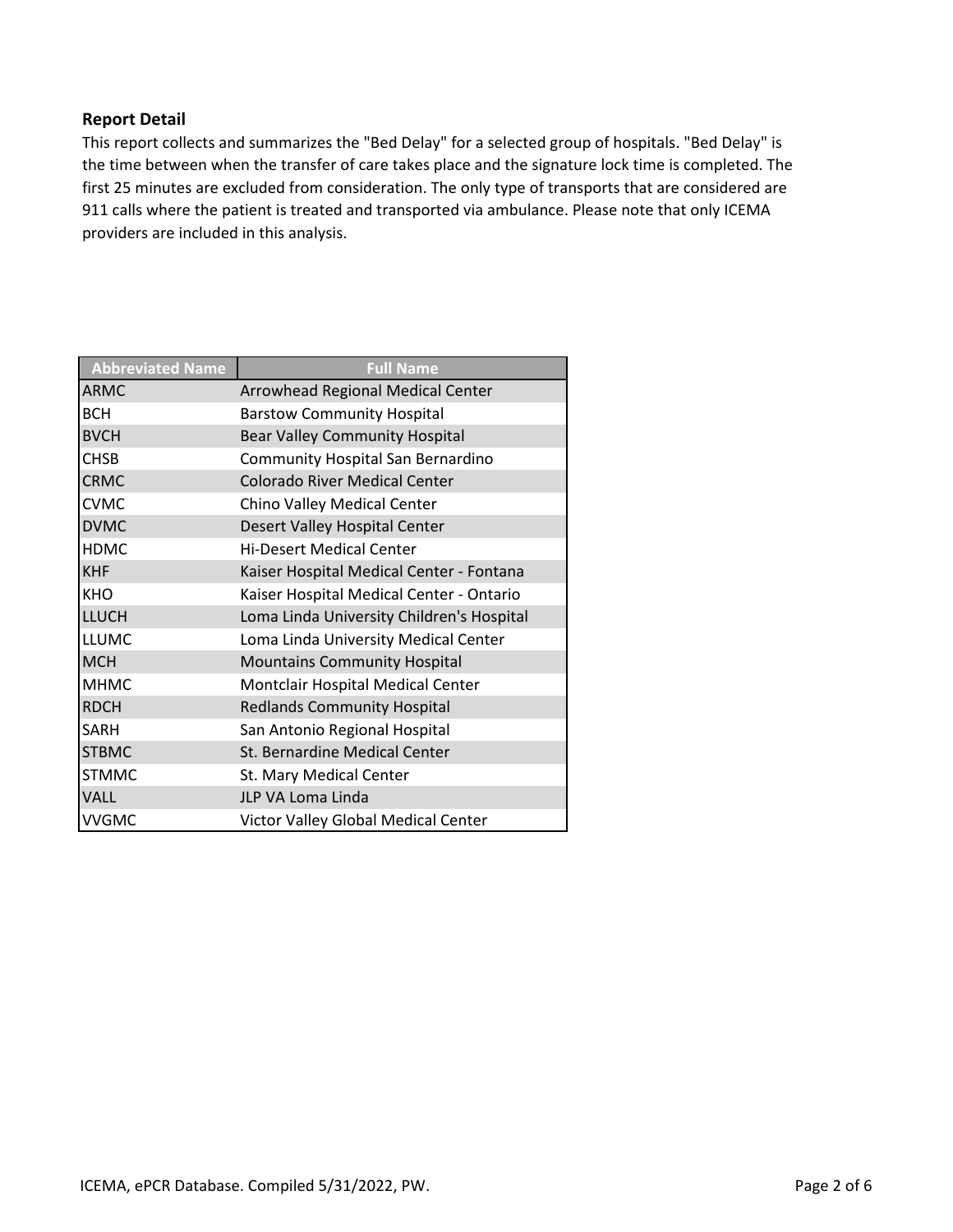

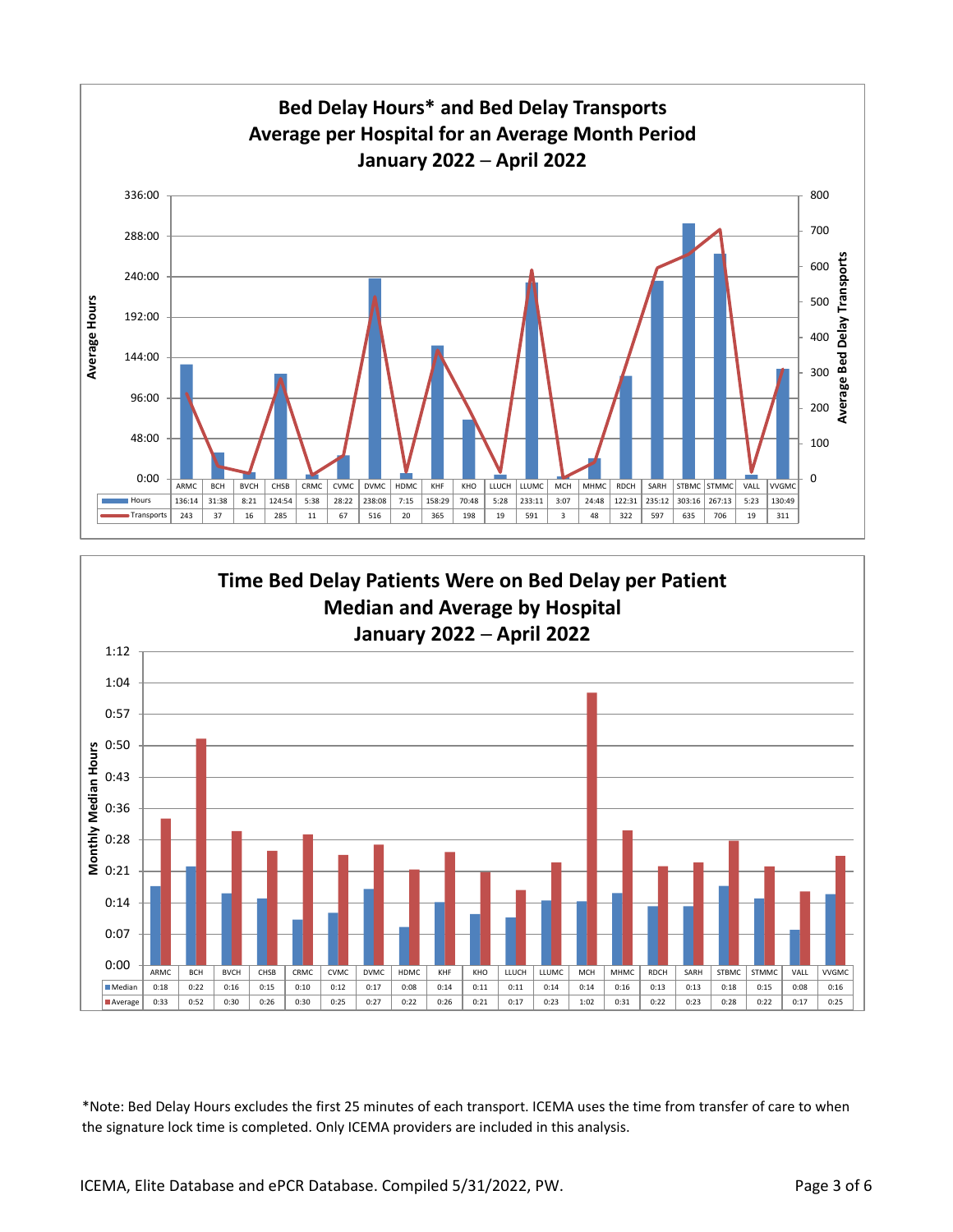|                 | JUITUUT Y<br>Apiil<br><b>Total Bed</b><br><b>Bed Delay</b><br><b>Bed Delay</b><br><b>Average Bed Delay</b><br><b>Median Bed Delay</b><br><b>Total</b> |                   |                   |            |            |            |  |  |
|-----------------|-------------------------------------------------------------------------------------------------------------------------------------------------------|-------------------|-------------------|------------|------------|------------|--|--|
| <b>Hospital</b> | Delay Hours*                                                                                                                                          | <b>Transports</b> | <b>Transports</b> | Percentage | by Patient | by Patient |  |  |
| <b>ARMC</b>     | 544:59                                                                                                                                                | 970               | 3,535             | 27.4%      | 0:33       | 0:18       |  |  |
| <b>BCH</b>      | 126:32                                                                                                                                                | 146               | 1,509             | 9.7%       | 0:52       | 0:22       |  |  |
| <b>BVCH</b>     | 33:24                                                                                                                                                 | 65                | 726               | 9.0%       | 0:30       | 0:16       |  |  |
| <b>CHSB</b>     | 499:39                                                                                                                                                | 1,138             | 2,163             | 52.6%      | 0:26       | 0:15       |  |  |
| <b>CRMC</b>     | 22:33                                                                                                                                                 | 45                | 250               | 18.0%      | 0:30       | 0:10       |  |  |
| <b>CVMC</b>     | 113:29                                                                                                                                                | 268               | 1,088             | 24.6%      | 0:25       | 0:12       |  |  |
| <b>DVMC</b>     | 952:32                                                                                                                                                | 2,063             | 3,374             | 61.1%      | 0:27       | 0:17       |  |  |
| <b>HDMC</b>     | 29:01                                                                                                                                                 | 79                | 1,687             | 4.7%       | 0:22       | 0:08       |  |  |
| <b>KHF</b>      | 633:58                                                                                                                                                | 1,460             | 4,482             | 32.6%      | 0:26       | 0:14       |  |  |
| <b>KHO</b>      | 283:14                                                                                                                                                | 793               | 2,550             | 31.1%      | 0:21       | 0:11       |  |  |
| <b>LLUCH</b>    | 21:55                                                                                                                                                 | 76                | 306               | 24.8%      | 0:17       | 0:11       |  |  |
| <b>LLUMC</b>    | 932:45                                                                                                                                                | 2,365             | 4,573             | 51.7%      | 0:23       | 0:14       |  |  |
| <b>MCH</b>      | 12:30                                                                                                                                                 | 12                | 320               | 3.8%       | 1:02       | 0:14       |  |  |
| <b>MHMC</b>     | 99:13                                                                                                                                                 | 192               | 756               | 25.4%      | 0:31       | 0:16       |  |  |
| <b>RDCH</b>     | 490:04                                                                                                                                                | 1,289             | 3,023             | 42.6%      | 0:22       | 0:13       |  |  |
| <b>SARH</b>     | 940:49                                                                                                                                                | 2,387             | 5,435             | 43.9%      | 0:23       | 0:13       |  |  |
| <b>STBMC</b>    | 1213:05                                                                                                                                               | 2,541             | 4,101             | 62.0%      | 0:28       | 0:18       |  |  |
| <b>STMMC</b>    | 1068:54                                                                                                                                               | 2,822             | 4,236             | 66.6%      | 0:22       | 0:15       |  |  |
| <b>VALL</b>     | 21:32                                                                                                                                                 | 76                | 357               | 21.3%      | 0:17       | 0:08       |  |  |
| <b>VVGMC</b>    | 523:16                                                                                                                                                | 1,243             | 2,462             | 50.5%      | 0:25       | 0:16       |  |  |
| <b>Total</b>    | 8563:32                                                                                                                                               | 20,030            | 46,933            | 42.7%      | 0:25       | 0:15       |  |  |

### **Total Bed Delay Hours\* and Bed Delay Transports by Hospital January 2022 ─ April 2022**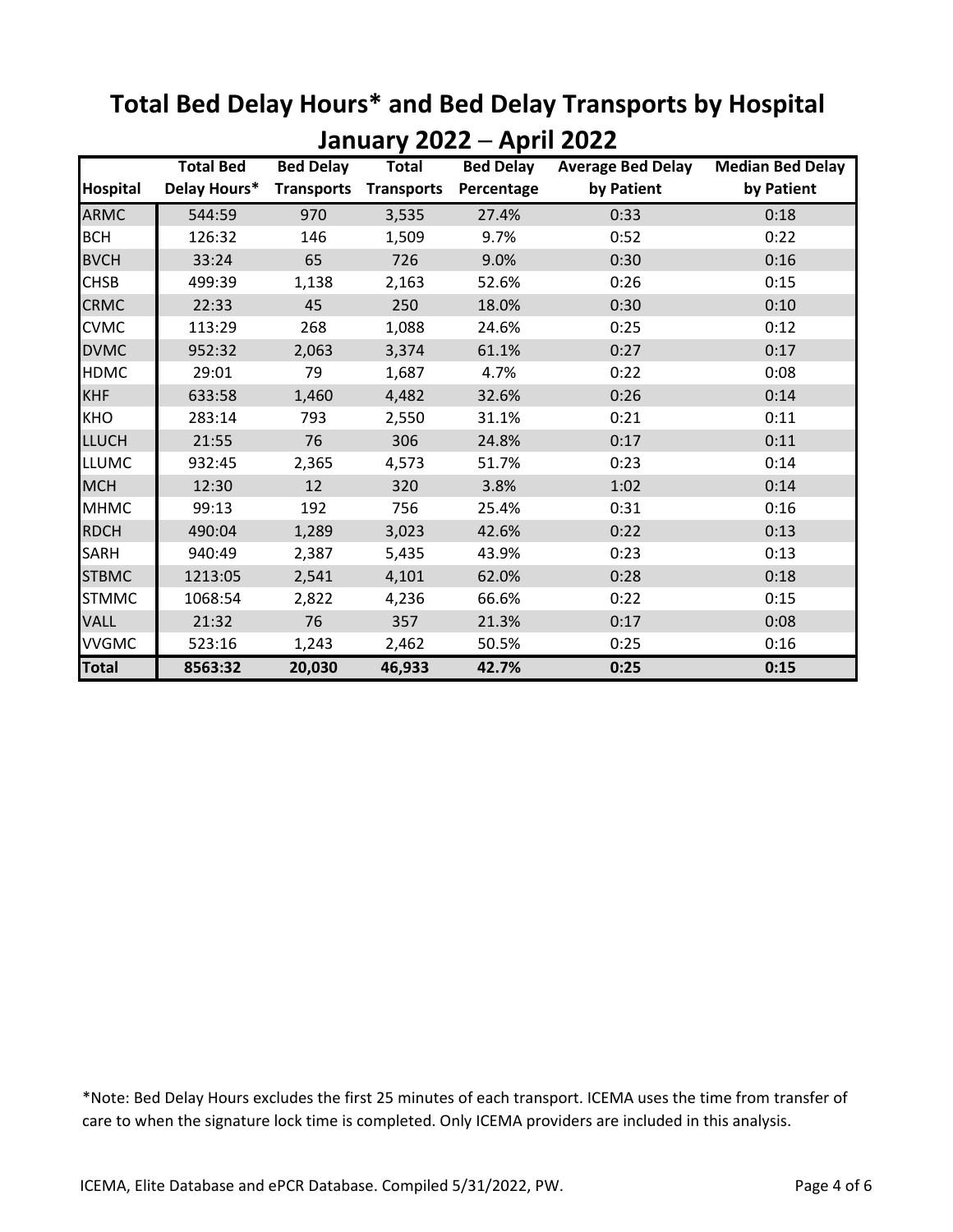#### **Total Monthly Bed Delay Hours\* by Hospital January 2022 ─ April 2022**

|                 |        |                                 |        |        |     |     |     |     |     |     |     |            |         | <b>Average Bed</b> |
|-----------------|--------|---------------------------------|--------|--------|-----|-----|-----|-----|-----|-----|-----|------------|---------|--------------------|
|                 |        |                                 |        |        |     |     |     |     |     |     |     |            |         | Delay by           |
| <b>Hospital</b> | Jan    | Feb                             | Mar    | Apr    | May | Jun | Jul | Aug | Sep | Oct | Nov | <b>Dec</b> | Total   | Month              |
| <b>ARMC</b>     | 272:19 | 124:06                          | 85:54  | 62:39  |     |     |     |     |     |     |     |            | 544:59  | 136:14             |
| <b>BCH</b>      | 15:50  | 25:02                           | 32:15  | 53:22  |     |     |     |     |     |     |     |            | 126:32  | 31:38              |
| <b>BVCH</b>     | 15:58  | 10:51                           | 4:33   | 2:00   |     |     |     |     |     |     |     |            | 33:24   | 8:21               |
| <b>CHSB</b>     | 259:02 | 65:17                           | 73:48  | 101:31 |     |     |     |     |     |     |     |            | 499:39  | 124:54             |
| <b>CRMC</b>     | 4:47   | 4:38                            | 6:34   | 6:32   |     |     |     |     |     |     |     |            | 22:33   | 5:38               |
| <b>CVMC</b>     | 85:50  | 5:47                            | 13:36  | 8:14   |     |     |     |     |     |     |     |            | 113:29  | 28:22              |
| <b>DVMC</b>     | 415:35 | 178:25                          | 191:52 | 166:38 |     |     |     |     |     |     |     |            | 952:32  | 238:08             |
| <b>HDMC</b>     | 17:51  | 4:46                            | 2:35   | 3:48   |     |     |     |     |     |     |     |            | 29:01   | 7:15               |
| <b>KHF</b>      | 333:44 | 101:13                          | 87:11  | 111:49 |     |     |     |     |     |     |     |            | 633:58  | 158:29             |
| <b>KHO</b>      | 151:40 | 31:18                           | 53:51  | 46:23  |     |     |     |     |     |     |     |            | 283:14  | 70:48              |
| <b>LLUCH</b>    | 5:20   | 1:46                            | 5:18   | 9:29   |     |     |     |     |     |     |     |            | 21:55   | 5:28               |
| <b>LLUMC</b>    | 400:42 | 235:43                          | 146:57 | 149:22 |     |     |     |     |     |     |     |            | 932:45  | 233:11             |
| <b>MCH</b>      | 2:14   | 6:43                            | 3:33   |        |     |     |     |     |     |     |     |            | 12:30   | 3:07               |
| <b>MHMC</b>     | 80:04  | 9:14                            | 8:06   | 1:47   |     |     |     |     |     |     |     |            | 99:13   | 24:48              |
| <b>RDCH</b>     | 284:56 | 80:45                           | 71:55  | 52:26  |     |     |     |     |     |     |     |            | 490:04  | 122:31             |
| SARH            | 430:05 | 181:51                          | 247:15 | 81:36  |     |     |     |     |     |     |     |            | 940:49  | 235:12             |
| <b>STBMC</b>    | 467:03 | 209:57                          | 243:12 | 292:52 |     |     |     |     |     |     |     |            | 1213:05 | 303:16             |
| <b>STMMC</b>    | 417:35 | 220:19                          | 208:39 | 222:20 |     |     |     |     |     |     |     |            | 1068:54 | 267:13             |
| <b>VALL</b>     | 8:54   | 1:15                            | 2:50   | 8:31   |     |     |     |     |     |     |     |            | 21:32   | 5:23               |
| <b>VVGMC</b>    | 309:29 | 97:25                           | 62:53  | 53:27  |     |     |     |     |     |     |     |            | 523:16  | 130:49             |
| <b>Total</b>    |        | 3979:06 1596:30 1552:57 1434:58 |        |        |     |     |     |     |     |     |     |            | 8563:32 | 2140:53            |